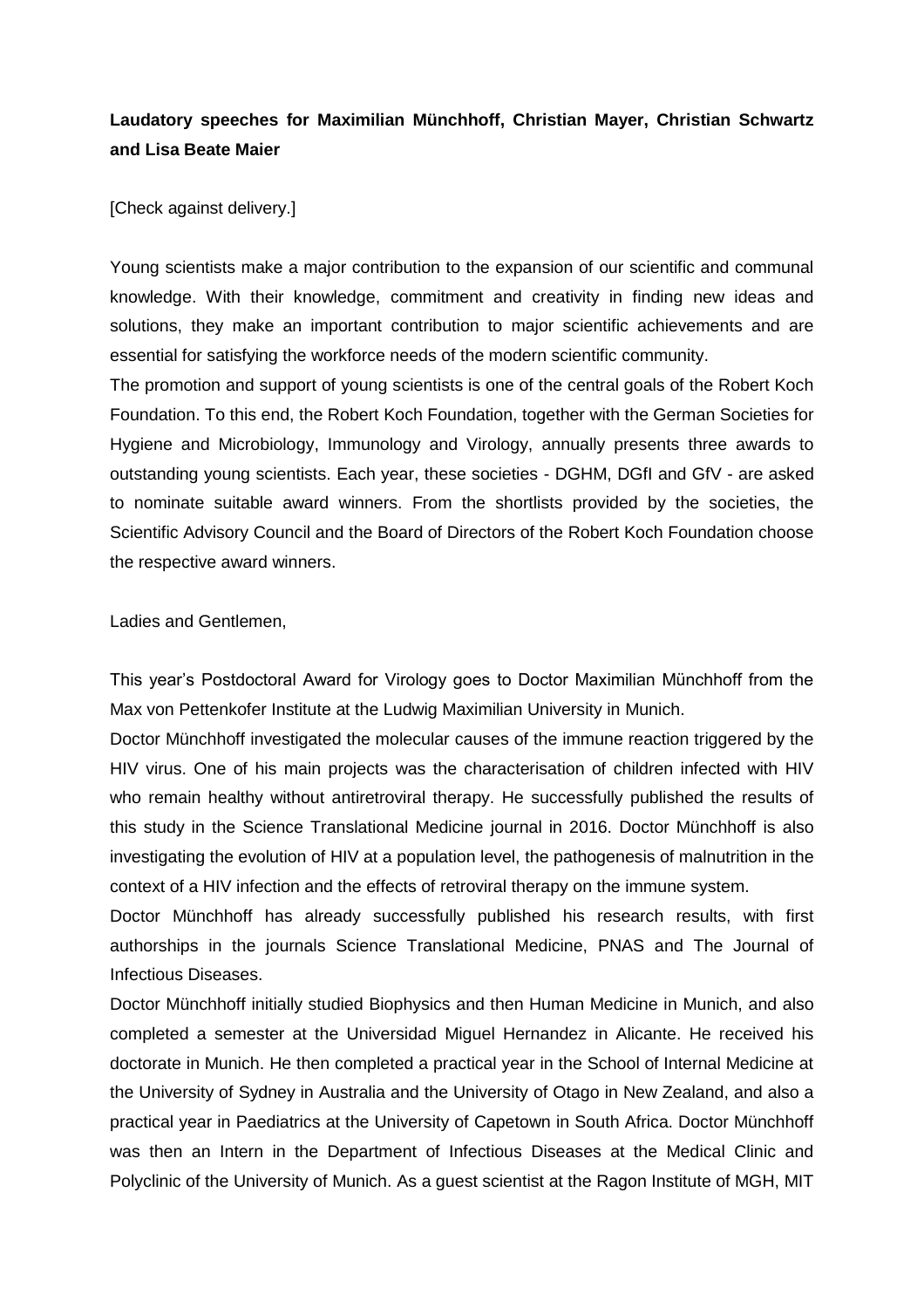and Harvard he then went to Cambridge and was a Postdoctoral Fellow at the University of Oxford with several research periods in South Africa. He has been a science and medical colleague at the Max von Pettenkofer Institute in the National Reference Centre for Retroviruses since 2016.

He has already been honoured with the HIV/AIDS Research Prize of the German Society of Infectious Diseases for his scientific achievements.

Dear Doctor Münchhoff, please accept my sincere congratulations on winning the Robert Koch Postdoctoral Award.

Ladies and Gentlemen,

This year's post-doctoral award for Immunology goes to Doctor Christian Mayer from the Rockefeller University New York and Doctor Christian Schwartz from Trinity College Dublin.

Doctor Mayer has made significant contributions to the field of adaptive immunity. During his doctoral studies he investigated regulatory T lymphocytes and dendritic cells and their role in autoimmune reactions and tumour defence. In his current position he is continuing his research into adaptive immunity by investigating B cell selection in the germinal centres. His work on the question of the microanatomy of germinal centre development and apoptose of B cells, published this year in the journal Science, is of special importance for our understanding of B cell selection and thus also for the development of antibody-based vaccines.

Doctor Mayer has an impressive publication list with 28 articles and many first authorships in highly regarded journals such as Science, Blood and Cancer Research.

Doctor Mayer studied Biochemistry at the TU Munich and completed a research residency at the University of Pennsylvania during this period. He received his doctorate at TWINCORE at Hannover Medical School and has been an EMBO Fellow and Postdoctoral Fellow at the Rockefeller University in New York since 2014.

He has received several awards, among which are the Fritz and Ursula Melchers Prize from the German Association for Immunology and the Young Investigator Award from the Cripps Center for HIV/AIDS Vaccine Immunolgy & Immunogen Discovery.

Dear Doctor Mayer, I am very pleased to congratulate you on your Robert Koch Postdoctoral Award.

And now to Doctor Schwartz:

Doctor Schwartz' research focuses on the induction and regulation of the immune response to helminths. He made fundamental and highly regarded discoveries on the role of Basophiles, Eosinophiles and type 2 innate lymphoid cells in the resistance to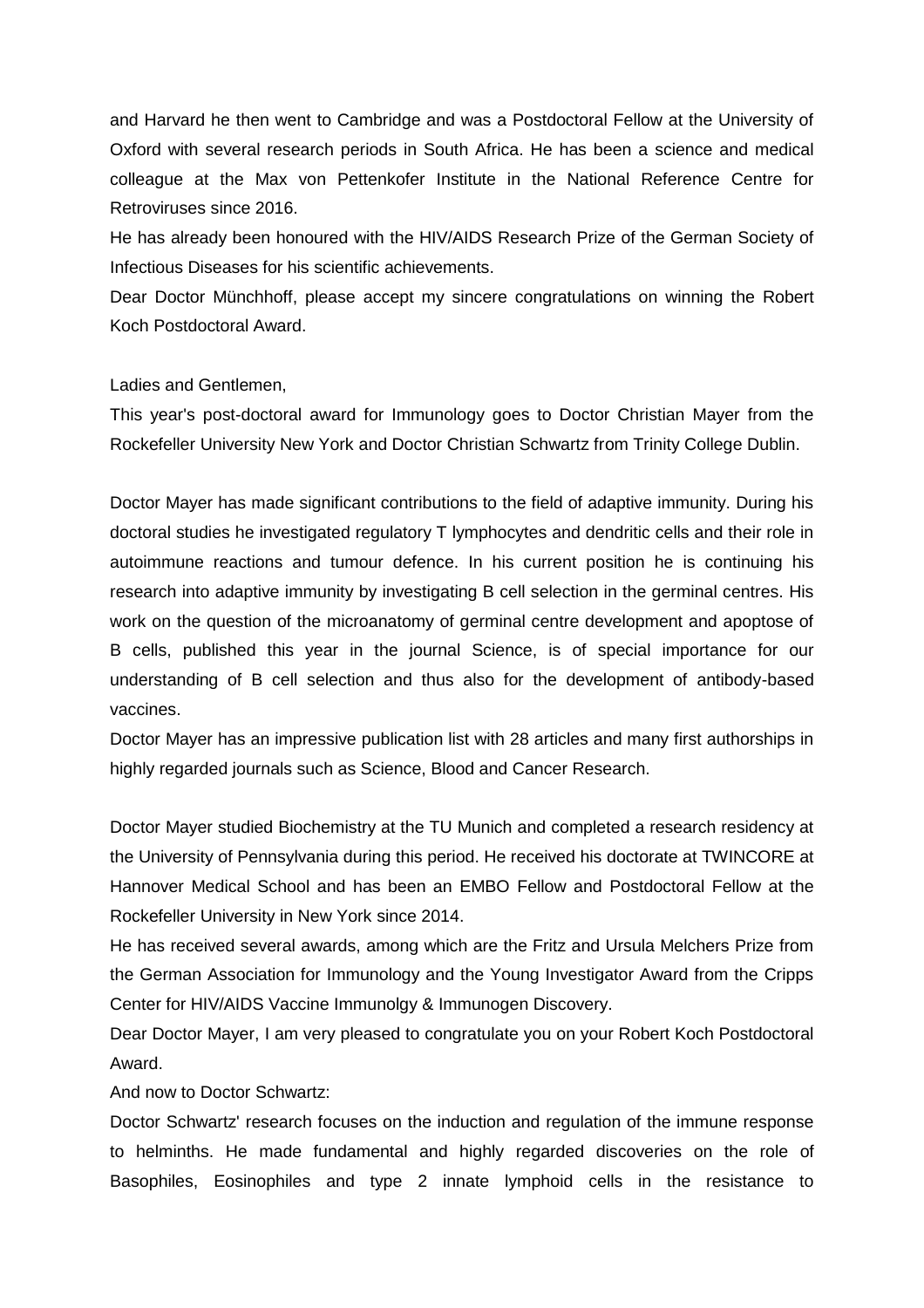Heligmosomoides polygyrus and Nippostrongylus brasiliensis – Nematodes that are both present in rodents.

Doctor Schwartz has an impressive publication history of 21 published articles, with many first authorships in highly regarded journals such as Immunity, The Journal of Allergy and Clinical Immunology, Experimental Medicine, PNAS and Blood.

Doctor Schwartz studied Biology at the Eberhard Karls University in Tübingen and also completed an overseas semester at the University of Connecticut during this time. He received his doctorate from the Friedrich Alexander University in Erlangen-Nuremberg and has been occupied at Trinity College in Dublin since 2016.

Doctor Schwartz has received several Fellowships and travel scholarships, including those from the National Institute of Allergy and Infectious Diseases in the USA and the European Molecular Biology Organization (EMBO).

I would also like to congratulate Doctor Schwartz sincerely on winning the Robert Koch Postdoctoral Award.

Ladies and Gentlemen,

This year's Robert Koch Postdoctoral Award for Microbiology goes to Doctor Lisa Maier from the European Molecular Biology Laboratory in Heidelberg.

Doctor Maier has especially studied the importance of the microbiological flora during bacterial intestinal infections, particularly Salmonella, and the influence of non-antibacterial and antibacterial medication on the intestinal microbiome. In a study published in the journal Nature in 2017, she was able to show that a quarter of the medications attacking human target structures also inhibit the growth of at least one bacterial strain. In addition to changing the intestinal flora, the unwanted antibacterial effects can also promote antibiotic resistance.

Doctor Maier has an outstanding record of publications, with numerous first authorships in the journals Nature, PLOS Pathogens, and Cell Host & Microbe.

Doctor Maier studied biochemistry at the Eberhard Karls University in Tübingen and was awarded her Doctorate at the ETH Zurich for her work on the role of microbiological flora during Salmonella Typhimurium induced Colitis. She was then a Postdoctoral Fellow at the ETH Zurich with a research position at Stanford University and has been a Postdoctoral Fellow at EMBL in Heidelberg since 2015.

Among other awards, she has been honoured with the ETH medal for her outstanding performance.

Today you are receiving another award – the Robert Koch Postdoctoral Award – for which I would like to congratulate you sincerely.